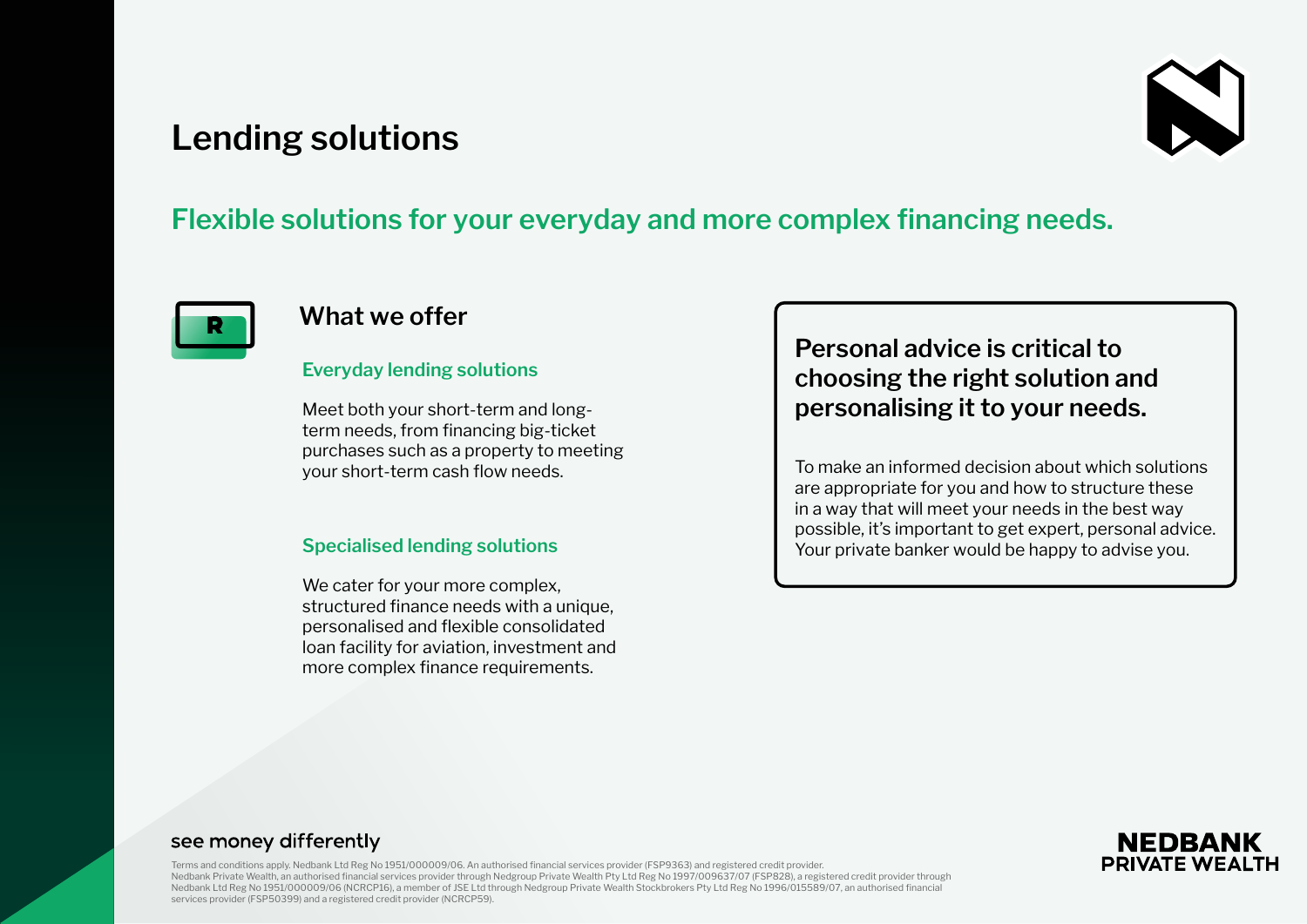## **Everyday lending solutions**





### **Home loans**

**Long-term finance to buy, repair or build your dream home.** 

An access loan secured by a range of acceptable securities:

- Maximum repayment term: 240 months (two years).
- The loan must be paid in full by the time you reach age 65 years (ie the maximum repayment term is also dependent on your age).
- A choice between amortising and fixed repayments.
- Ability to access surplus money in your account.



## **Vehicle and asset finance**

**Flexible vehicle and asset finance solutions.**

We can tailor the following aspects of your finance solution to meet your needs:

- $\cdot$  The term of the solution.
- The type of credit facility instalment sale agreement, lease agreement or financial rental agreement.
- Repayment terms to meet your income stream – interest only, interest capitalisation, bullet payments, periodic payments (quarterly, biannual or annual), capital repayments or other combinations. • Structuring any deal to meet your tax income liability and refinance requirements.



## **Cash management solutions**

**A range of deposit and cash management solutions with easy digital access.**

- Call accounts
- Fixed and notice deposits
- Money market investment accounts

We offer convenient digital access through online banking or our mobile app:

- Access these solutions 24 hours a day
- Load notices to access any fixed deposit.
- Open a new investment online for a more competitive interest rate.

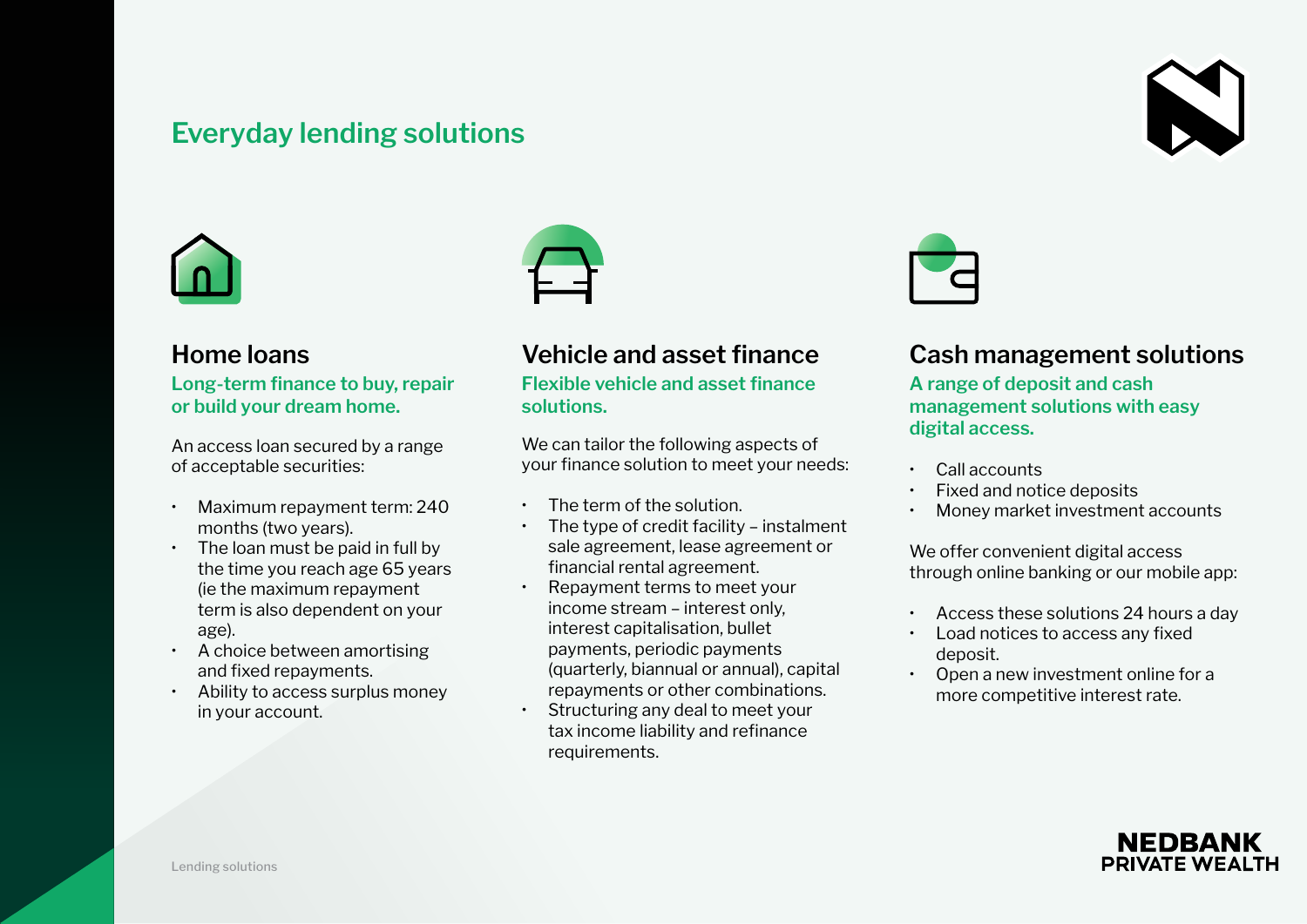## **Specialised lending solutions**





### **Structured lending**

**Innovative and flexible solutions to match your individual requirements.**

This is a consolidated loan access facility secured by a range of acceptable securities. In collaboration with you we will establish the most suitable combination of rate, term and repayment structures, subject to serviceability and security requirements.

Other product features:

- The option to select the legal entity for the facility that suits the transaction and your financial circumstances best.
- A comprehensive solution-based lending package as opposed to the traditional product-based lending approach.
- Access to development finance aligned with environmental and social responsibility.
- Ability to access surplus money in your account.



## **Aviation finance**

**Expert advice and specialist solutions for your aircraft and insurance requirements.**

We have partnered with industry specialists to meet your individual aviation needs, from insurance to registration of aviation bonds.

Our offering and features include:

- Instalment sales
- Fixed rates and/or prime-linked rates
- Structured repayments